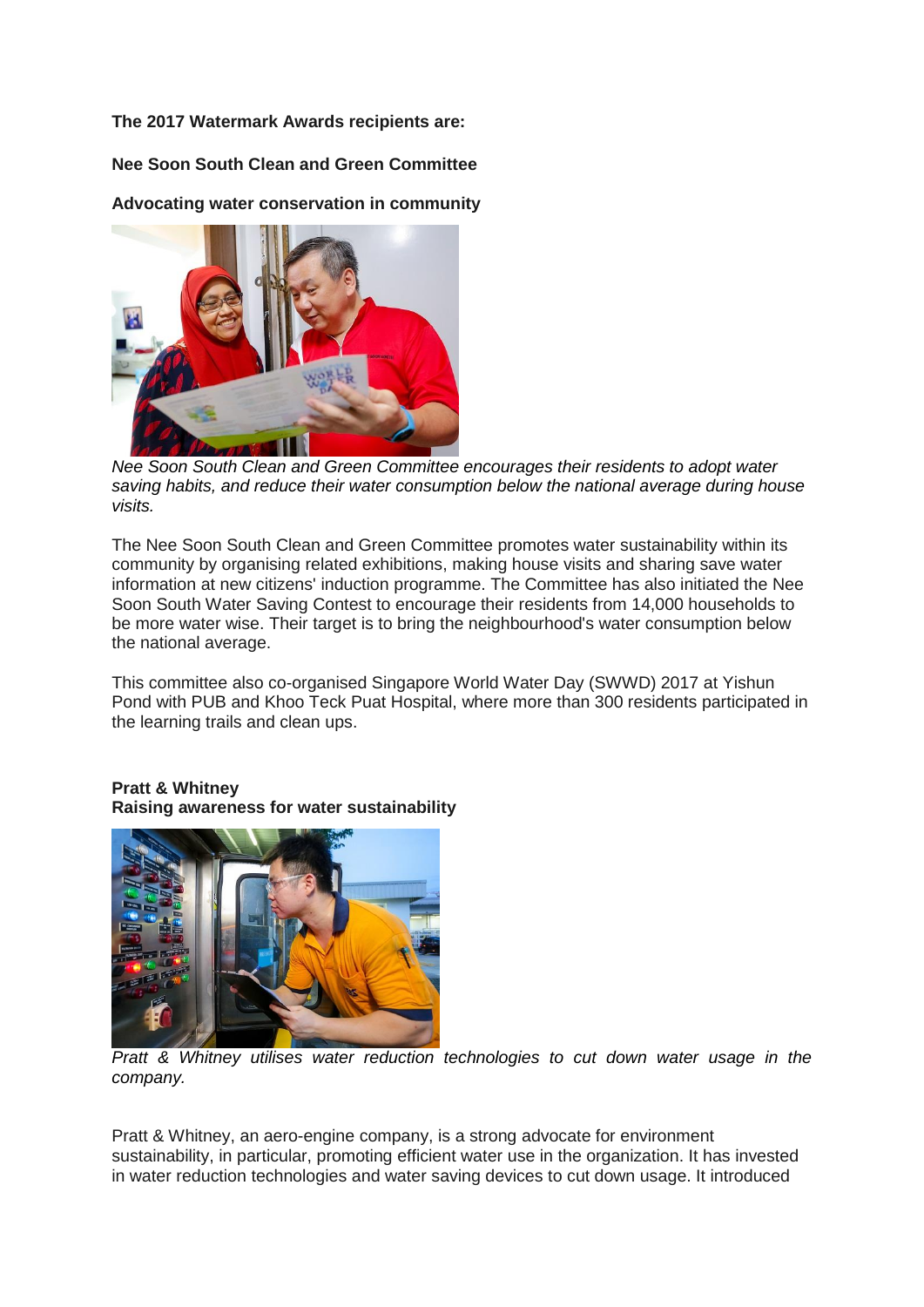vacuum distillation at four facilities to help reduce and manage water waste by removing harmful substances from waste water and allowing the treated water to flow back into the water system.

Last year, Pratt & Whitney decreased water usage across its Singapore operations by 8% or over 2.7 million gallons. The company is working towards its 2025 sustainability goals, and aims to attain greenhouse emissions reduction of 80 per cent, zero waste – that is, 100 per cent recycled, and water consumption by 80 per cent from 2006, according to Mr Kevin Kirkpatrick, executive director of Pratt & Whitney Aftermarket Operations, Asia.

Pratt & Whitney's initiatives also include community activities to raise awareness of water conservation among employees and local schools. The company collaborates with Waterways Watch Society and has provided green grants of more than S\$40,000 for water conservation education to date. Besides funding, it develops educational materials while employees take on the role of teachers to share information on saving water.



## **Singapore Prison Service Charting the right course**

*Singapore Prison Service installs the Utilities Central Monitoring System to monitor water usage in all prisons clusters.*

The Singapore Prison Service (SPS) has put in concerted efforts to make water conservation a key part of its operations and process. It established a Water Efficiency Management Systems (WEMS) Committee and framework with dedicated manpower and resources to ensure that water efficiency goals and objectives are met.

SPS had achieved 12.8% water savings in 2016 as compared to 2013, through a combination of raising awareness of water conservation and water saving initiatives, such as the use of water-efficient products and services. For example, SPS installed the Utilities Central Monitoring System which monitors water usage at prisons, and the changing of water fittings in all of its prison clusters and workshops to ensure more efficient flow rates.

All of the prisons are Water Efficient Building (WEB) Basic certified. In 2015, SPS achieved Water Efficient Building (Gold) Certification for Cluster C, which consists of Tanah Merah Prison and Changi Women Prison. Moving on, SPS targets to progressively improve the Water Efficient Building (Gold) standard good practices at all other prisons.